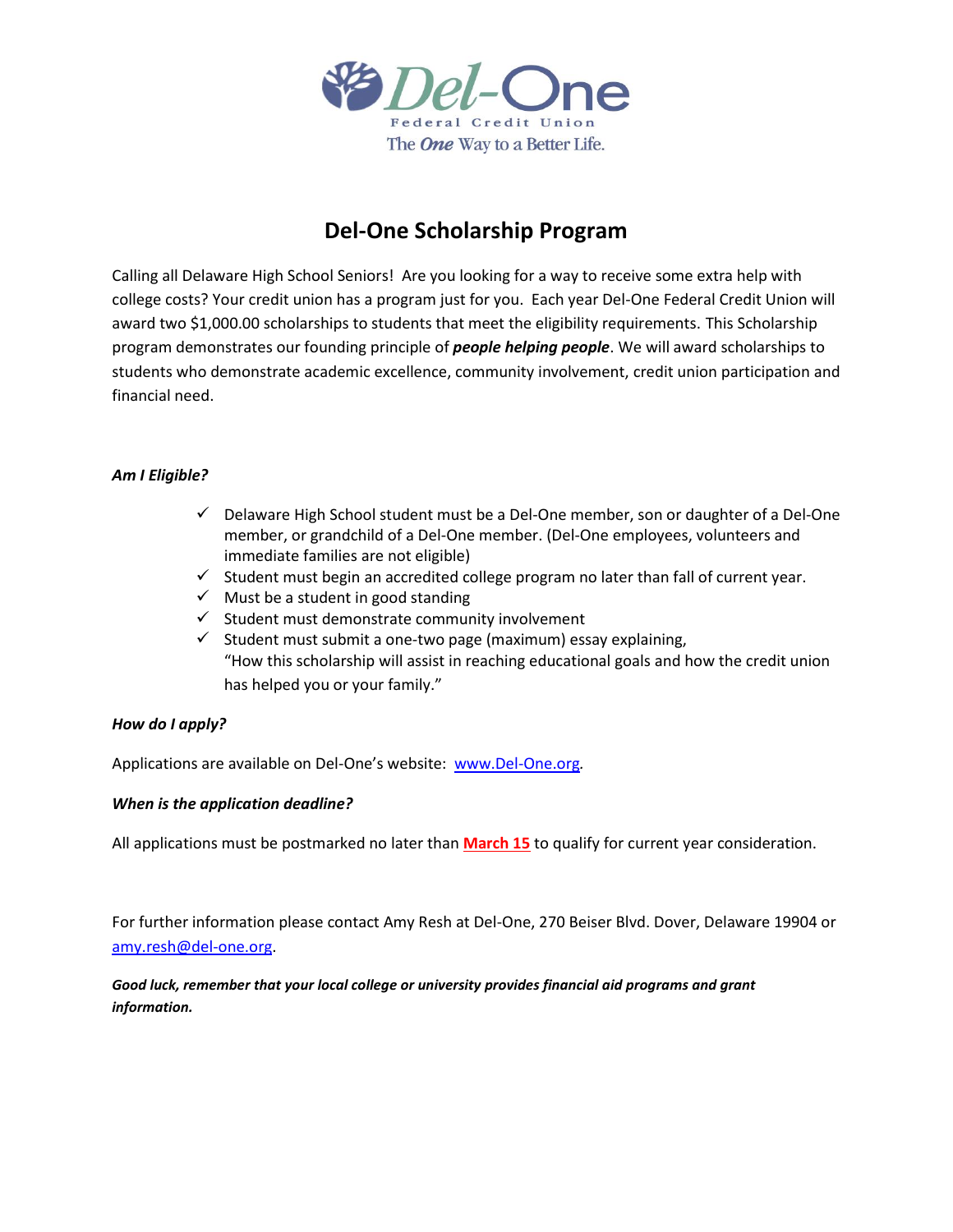

### *Requirements for Student Preparation of Scholarship Application*

### *APPLICATION CHECKLIST*

*The student should mail or deliver the following materials as one complete package:*

*All materials must be included with no exceptions. Separate mailings are not acceptable.*

- **1.** *Completed application form (must be typed, no handwritten copies please)*
- **2.** *Complete High School "official" transcript of academic records.*
- **3.** *One-two page (maximum) essay from applicant explaining, "How this scholarship will assist you in reaching your educational goals and how the credit union has helped you or your family". (Please type, no handwritten essays)*
- **4.** *Summary of community involvement*
- **5.** *Summary of other extracurricular activities/honors received*

*Submit completed scholarship application packages to:*

*Del-One Scholarship Committee 270 Beiser Blvd. Dover, DE 19904 Attn: Amy Resh*

*For consideration of current calendar year, package submittals must be postmarked by March 15. No application packages will be accepted after that date.*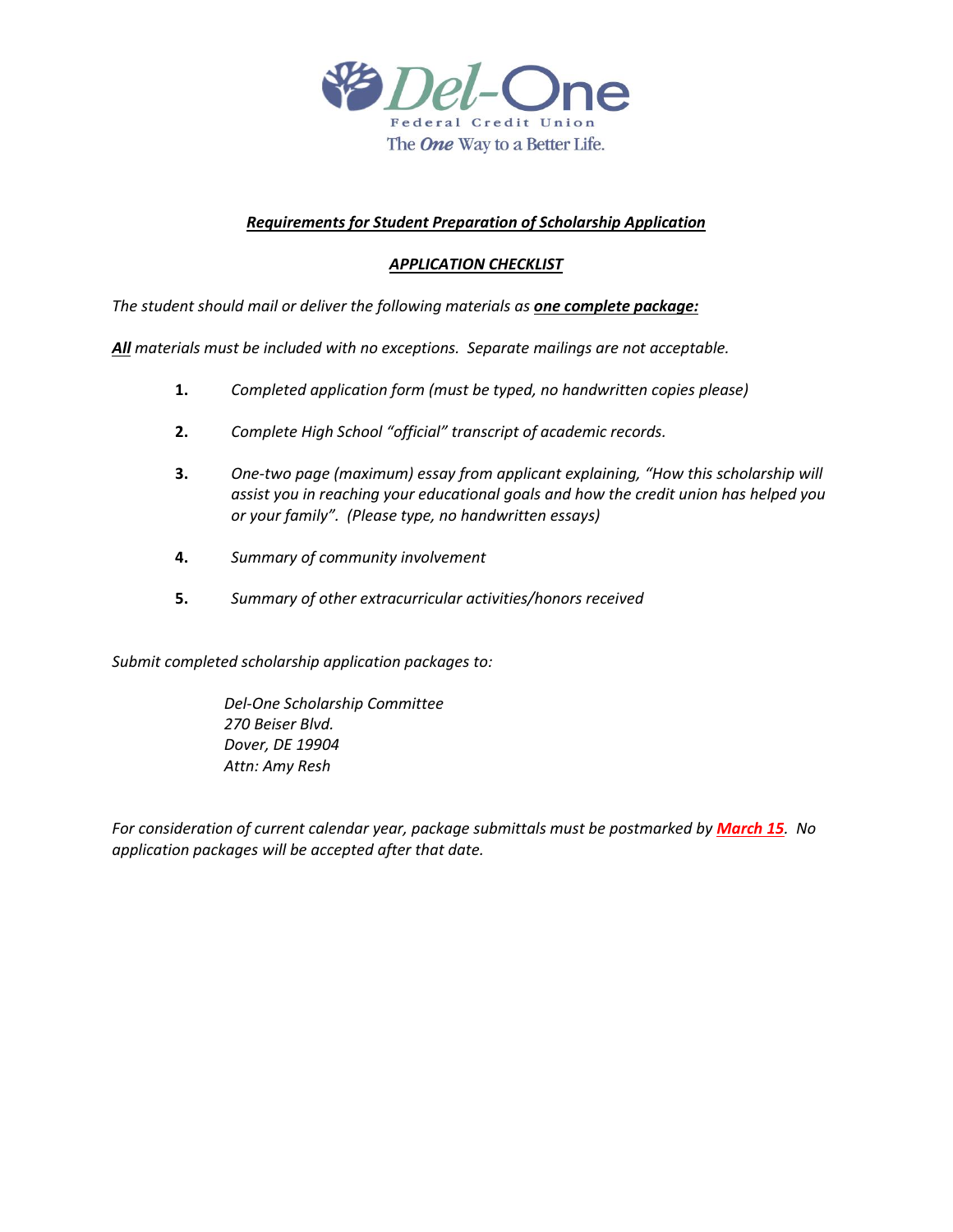

# **Del-One Scholarship Program**

| <b>Applicant Information</b>                                                                         |  |
|------------------------------------------------------------------------------------------------------|--|
| Please complete all requested information                                                            |  |
| Del-One Account Number ______________Social Security #_______________DOB_______________              |  |
|                                                                                                      |  |
|                                                                                                      |  |
| City________________________State ________________Zip _________Home Phone__________________________  |  |
| <b>Parent/Guardian or Grandparent</b>                                                                |  |
| Del-One Account Number ______________________Social Security #___________DOB________________________ |  |
|                                                                                                      |  |
|                                                                                                      |  |
| City ______________________State _________________Zip ___________Home Phone________________________  |  |
| Number of other dependent children (excluding applicant): _______________________                    |  |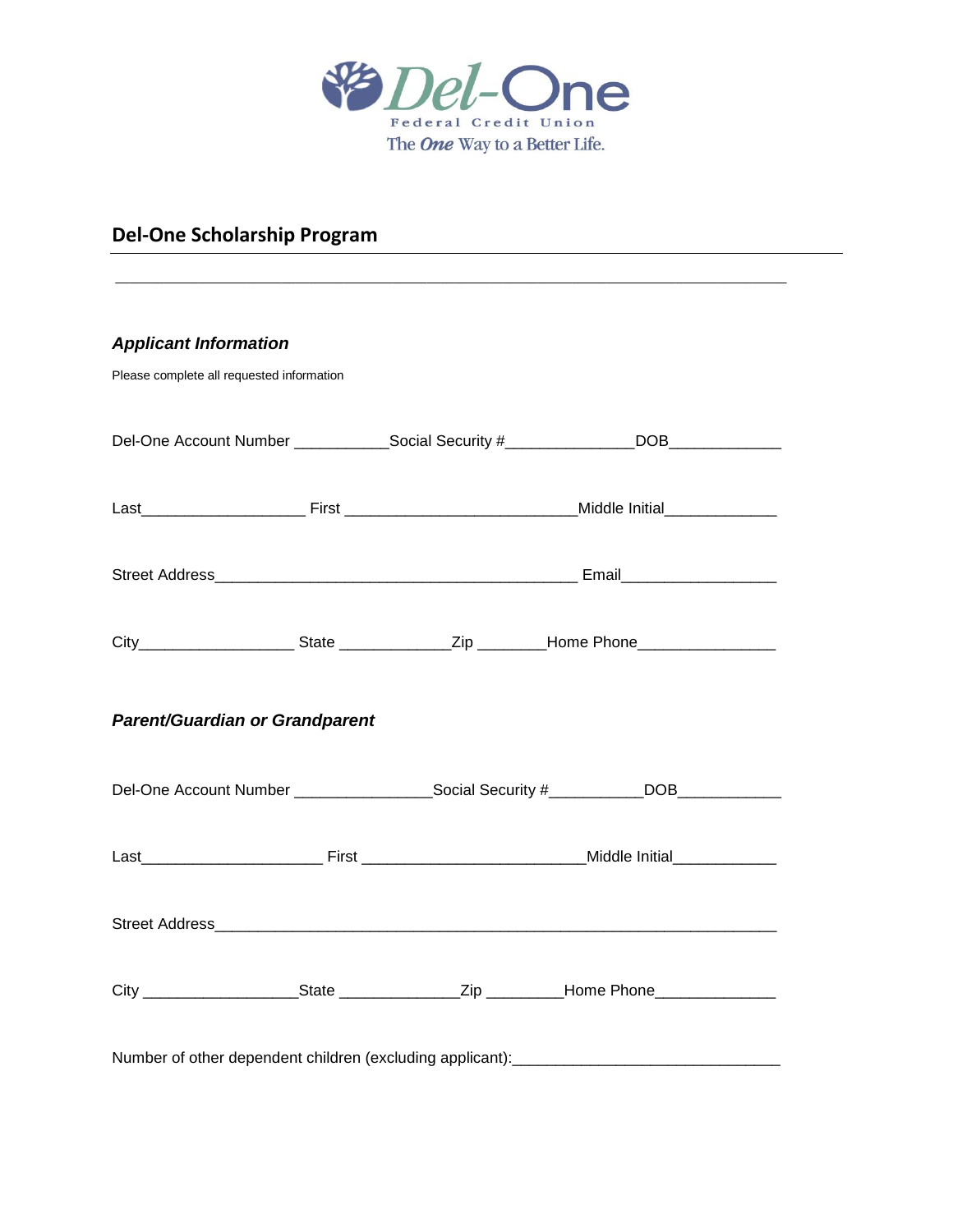

| Number of other family members currently in college and year: ___________________           |                                                                                                     |  |  |  |  |
|---------------------------------------------------------------------------------------------|-----------------------------------------------------------------------------------------------------|--|--|--|--|
| <b>Education Information</b>                                                                |                                                                                                     |  |  |  |  |
|                                                                                             | High School Graduation Date _____________________GPA_________Class Rank _______                     |  |  |  |  |
|                                                                                             |                                                                                                     |  |  |  |  |
|                                                                                             | City__________________________State _______________________Anticipated Annual Cost ________________ |  |  |  |  |
|                                                                                             |                                                                                                     |  |  |  |  |
| □ 2 Year Community/Junior College □ 4 Year College/University □ Vocational/Technical School |                                                                                                     |  |  |  |  |
| <b>Financial Information</b>                                                                |                                                                                                     |  |  |  |  |
| Total Family Income, most recent calendar year:                                             |                                                                                                     |  |  |  |  |
|                                                                                             |                                                                                                     |  |  |  |  |
| <b>Sources of Funds Available For College Expenses:</b>                                     |                                                                                                     |  |  |  |  |
|                                                                                             | Parents \$ ______________Personal Savings \$_______________Other Scholarships \$__________          |  |  |  |  |
|                                                                                             |                                                                                                     |  |  |  |  |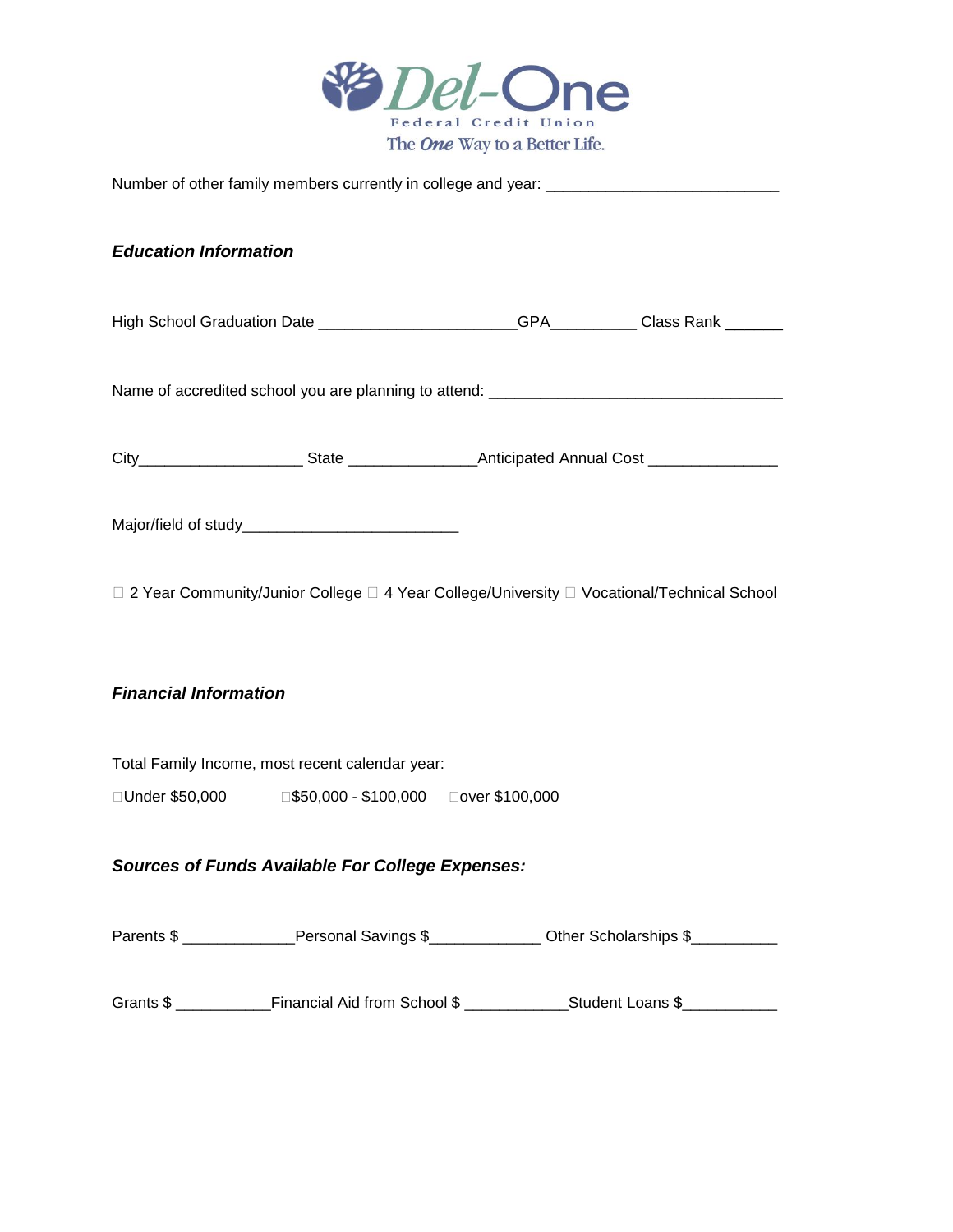

### *Essay*

Please attach a written essay (1-2 pages maximum) that includes the following:

1) How this scholarship will assist you in reaching your educational goals and

2) How the credit union has helped you or your family

## *Community Involvement & Activities Information*

On a separate sheet of paper, please include a summary of community involvement and extracurricular activities you participate in. Also list any awards or honors received.

### *Signature*

I, the applicant, certify that the information provided in this application, is complete and accurate to the best of my knowledge.

Signature of Applicant \_\_\_\_\_\_\_\_\_\_\_\_\_\_\_\_\_\_\_\_\_\_\_\_\_\_\_\_\_\_\_\_\_\_\_\_\_\_\_\_\_\_\_\_\_\_\_\_\_\_\_\_\_\_\_

Date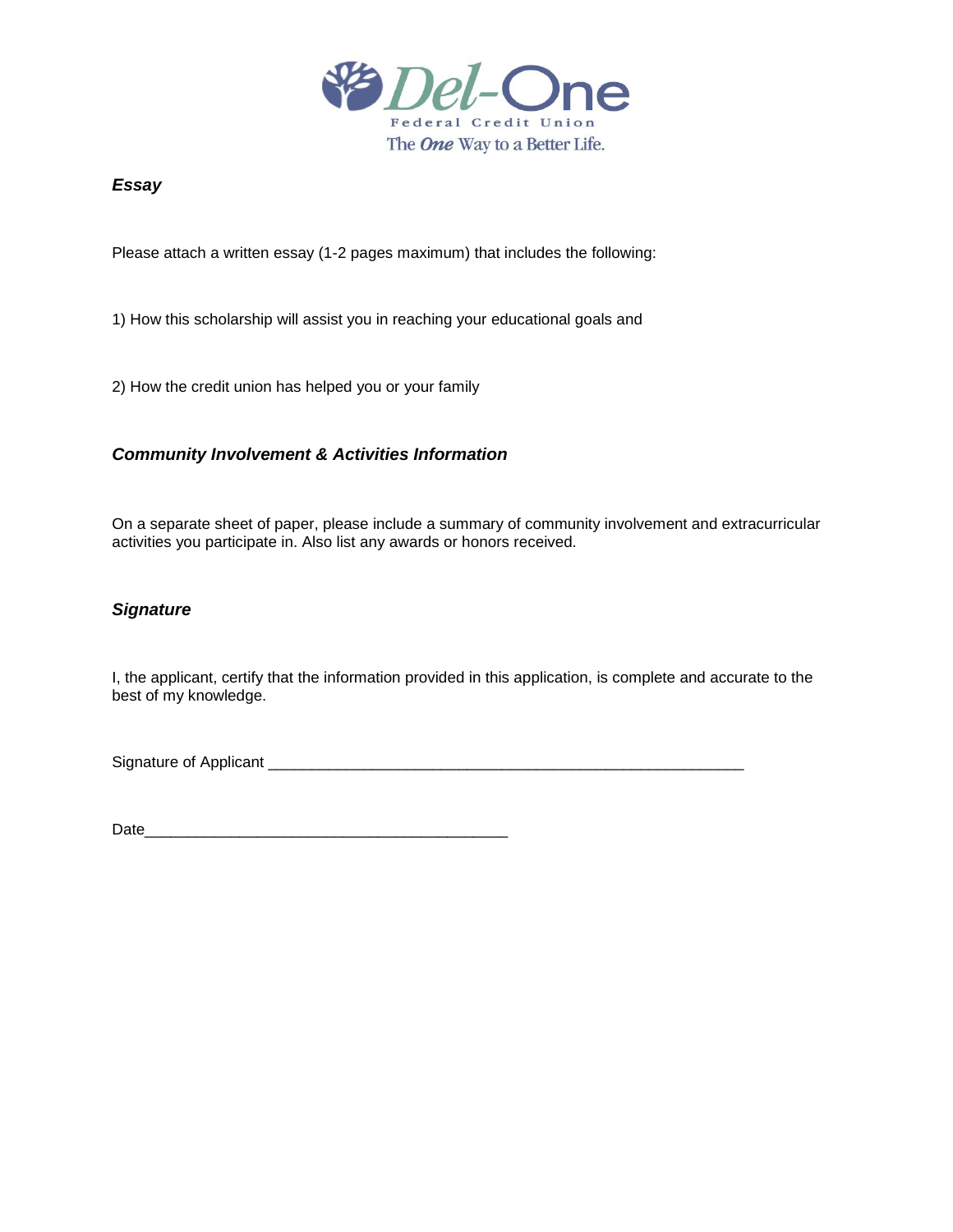

## **Terms and Conditions**

- 1. The Scholarship Program is designed for Delaware High School Seniors with plans of attending an accredited College or University.
- 2. Students must be a member, son or daughter of a member, or grandchild of a member of Del-One Federal Credit Union. (Del-One employees, volunteers and their immediate families or household members are not eligible for scholarships under this program).
- 3. Immediate Family or Household members include: spouse, children, step-children, parents, step-parents, siblings (brothers & sisters), step-siblings, adopted children, grandparents, & grandchildren. Household members include: individuals living in the same residence; domestic partners; anyone who lives in the household that can prove a degree of permanency; live-in nannies; domestic workers; & foster children.
- 4. Scholarships are awarded to students in good standing who have a proven record of volunteerism in the community.
- 5. Applications must be submitted with a one-to-two page (maximum) essay explaining, "How this scholarship will assist you in reaching your educational goals and how the credit union has helped you or your family."
- 6. A summary of community service and "official" High School transcript of academic records must accompany the application.
- 7. Only full-time, currently enrolled students are considered.
- 8. Student must enroll in a College or University no later than the fall of the current school term.
- 9. All applications must be postmarked no later than **March 15** to qualify for current year consideration.
- 10. All scholarship recipients/non-recipients will receive notification by mail.